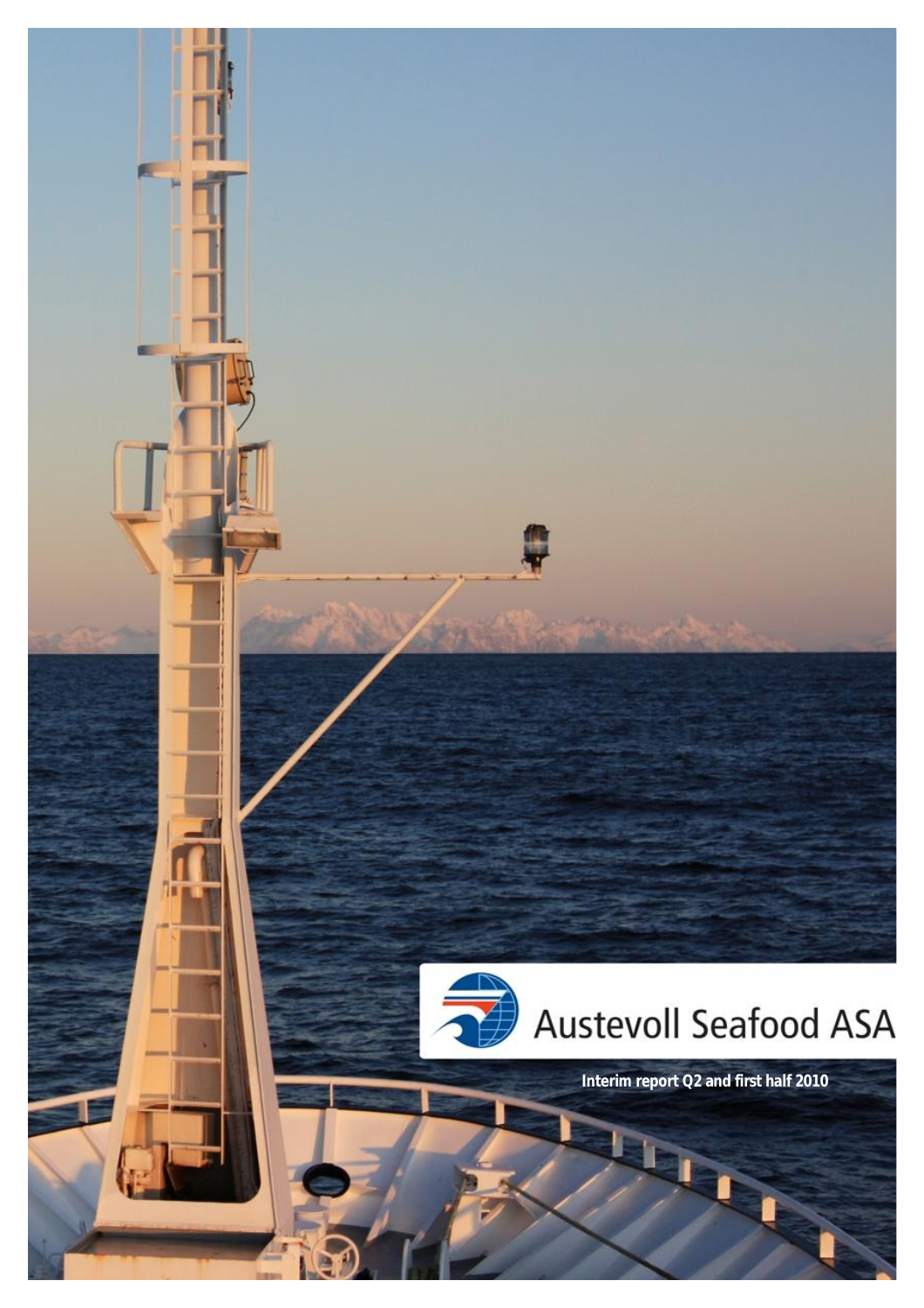

**Strong operating result in second quarter confirms positive development in the Group**

**A good market and good prices for salmon, trout and fishmeal during the quarter** 

**A seasonally good production quarter in Peru** 

**Lower volume of consumption fish in Chile** 

#### **Q2 2010**

- Group income in Q2 2010 totalled NOK 3,166 million, an increase from NOK 2,901 million in the same period in 2009.
- The Group operating result before depreciation and fair value adjustment for biomass (EBITDA) for Q2 2010 was NOK 650 million compared with NOK 570 million in Q2 2009.
- The second quarter saw good prices for the Group's products, for Atlantic salmon and fishmeal, and the prices achieved were considerably higher than prices in the same period in 2009. The second quarter was, as is normal for the season, a good production quarter in the fishmeal and fish oil operation in Peru. The first season for anchoveta fishing started on 13 May and lasted until 31 July. The total quota in Peru was set at 2.5 million tons, which is a reduction of 1 million tons compared with the first season in 2009. A considerably lower volume of fish for human consumption was caught in Chile in the quarter compared with the same period in 2009, and this had an effect on the volume produced and sold in the human consumption segment.
- In June, AUSS's jointly controlled company, Welcon Invest AS, acquired a 100% shareholding in Bodø Sildoljefabrikk AS.

| All figures in NOK 1.000                       | O <sub>2</sub> 10 | Q <sub>2</sub> 09 | 31.12.2009   |
|------------------------------------------------|-------------------|-------------------|--------------|
|                                                |                   |                   |              |
| Operating income                               | 3.166.076         | 2.900.879         | 11.324.609   |
| <b>EBITDA</b>                                  | 650.218           | 569.721           | 1.921.695    |
| <b>EBITDA %</b>                                | 21 %              | 20 %              | 17%          |
|                                                |                   |                   |              |
| Earnings per share                             | 1,07              | 1,83              | 3,83         |
| Earnings per share excl.fair value adj biomass | 1,22              | 1,42              | 3,68         |
|                                                |                   |                   |              |
| <b>Total assets</b>                            | 17.027.753        | 15.832.174        | 16.291.209   |
| Equity                                         | 7.702.468         | 6.264.224         | 7.095.483    |
| Equity ratio                                   | 45 %              | 40 %              | 44 %         |
| Net interest bearing debt (NIBD)               | $-4.230.657$      | $-5.673.731$      | $-4.091.474$ |

Key figures for the Group

**Events after balance sheet date:** 

• AUSS announced on 20 July 2010 that an agreement had been entered into on the purchase of 5,054,137 shares in Norway Pelagic ASA (NPEL),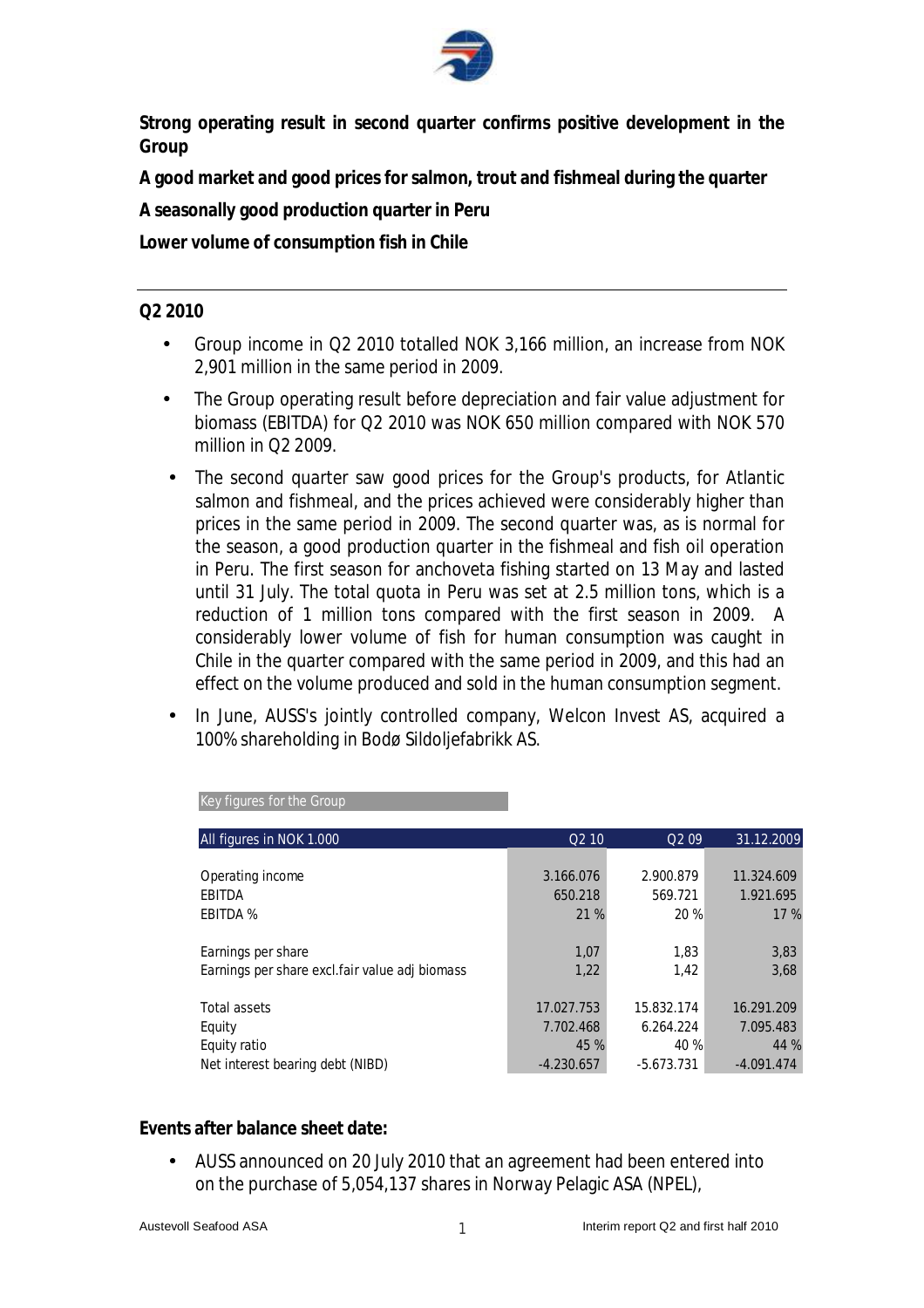

representing 32.27% of the total share capital and votes in NPEL. As a consequence of this share purchase, AUSS owned 37.14% of the share capital in NPEL. AUSS has disposed of a number of shares within the deadline set by the Norwegian Securities Trading Act, and now owns 33.27% of NPEL.

#### **Financial information Q2 2010**

The Group reported operating income of NOK 3,166 million in Q2 2010 (Q2 2009 NOK 2,901 million). EBITDA before fair value adjustment for biomass in Q2 was NOK 650 million (Q2 2009 NOK 570 million). In Q2 2010, the sales prices achieved for fishmeal and fish oil, Atlantic salmon and trout were significantly higher than prices achieved in the same quarter in 2009. Good prices were also achieved for the Group's other products, and they were in line with prices achieved for the same period in 2009.

EBIT before fair value adjustment of biomass in Q2 2010 was NOK 529 million (Q2 2009 NOK 455 million). EBIT after fair value adjustment of biomass in Q2 2010 was NOK 461 million (Q2 2009 NOK 619 million).

Income from associated companies for Q2 was NOK 34 million (Q2 2009 NOK 29 million). The largest associated companies are Br. Birkeland AS, Norskott Havbruk AS (owner of the Scottish fish farming company Scottish Sea Farms Ltd.), and Shetland Catch Ltd.

The Group's net interest costs in Q2 2010 totalled NOK 56 million (Q2 2009 NOK 77 million). The decline in net interest costs compared with Q2 2009 reflects the significant reduction in the Group's net interest-bearing liabilities.

The result before tax for the quarter totalled NOK 427 million (Q2 2009 NOK 592 million). The result before tax corrected for fair value adjustment of biomass in Q2 2010 was NOK 495 million (Q2 2009 NOK 428 million).

# **The business segments**

### **Fishmeal and fish oil**

Operating income in Q2 2010 totalled NOK 587 million (NOK 620 million in Q2 2009) and EBITDA amounted to NOK 208 million (NOK 225 million in Q2 2009).

Sales of fishmeal and fish oil in the second quarter amounted to approx. 62,000 tons compared with approx. 104,000 tons in Q2 2009. The prices for fishmeal and fish oil were significantly higher in Q2 2010 compared with Q2 2009. (Sales prices achieved for fishmeal saw an increase of between 40% and 80% for the Group's businesses).

The first anchoveta fishing season in Peru started on 13 May and the quota was set at 2.5 million tons for the first season. This represented a reduction of 1 million tons compared with the quota of 3.5 million tons for the first season in 2009. The boats were able to fish their quotas up to 31 July. The Group's fleet had filled its quota by about 20 July. A delayed start to fishing resulted in distortions in the sold volume in Q2. In Europe, cuts from production for consumers, sand eel and Norway pout were the most important input factors for the production of fishmeal and fish oil. As is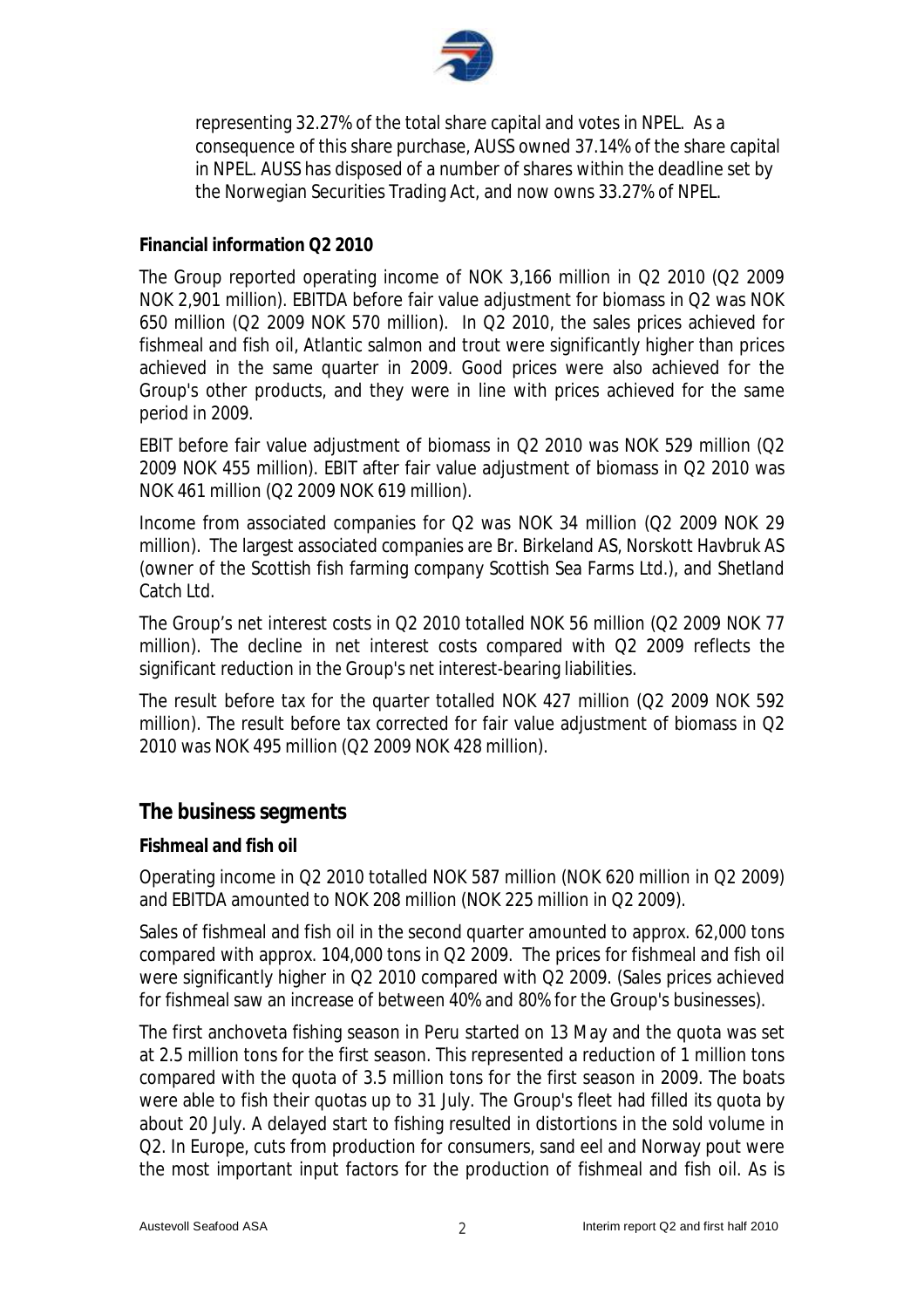

normal for the quarter, there was a lower volume of available raw materials compared with the first quarter. In Chile, cuts from own production for consumers and the purchase of raw materials from third parties have been the input factors for production of fishmeal and fish oil in the second quarter. The operation in Chile has had good access to raw materials from the coastal fleet, which has resulted in good production and earnings for this operation during the quarter.

#### **Consumer products**

Operating income in Q2 2010 totalled NOK 197 million (NOK 290 million in Q2 2009) and EBITDA amounted to NOK 24 million (NOK 71 million in Q2 2009).

The total volume sold for human consumption is distributed as follows: approx. 201 tons of frozen products (Chile), compared with 14 810 tons in the same period last year. Approx. 431,000 cases of canned products were sold, compared with approx. 649,000 cases for the same period in 2009 (Chile and Peru). For high and low concentrate Omega 3 oils, Q2 sales were approx. 533 tons compared with approx. 537 tons for the same period in 2009.

Prices realised for canned and frozen products remained at a stable high in the second quarter, and are at the same level as the prices for the same quarter last year. During the second quarter, the business segment was marked by a low volume of human consumption fish in Chile and Peru compared with the same quarter last year. This is affecting utilisation of the business segment's production facilities and available products for sale, which in turn is reflected in lower turnover and EBITDA for the quarter.

Epax AS has had a good quarter for production and sales and has seen an increase of 30% in the volume of high-concentrate Omega-3 products sold (excluding intermediate products) compared with the same quarter last year.

### **Production, sale and distribution of Atlantic salmon and trout**

This business segment comprises Lerøy Seafood Group ASA. In Q2 2010 it reported operating income of NOK 2,176 million (Q2 2009 NOK 1,823 million), and EBITDA before fair value adjustment of biomass was NOK 420 million (Q2 2009 NOK 270 million). The segment reported harvests of 27,600 tons gutted weight of salmon and trout in Q2 2010 compared with 23,200 tons in the same quarter last year. The segment has reported satisfactory operations during the quarter with good prices for its products. The market was positive throughout the quarter and the segment has a strong position on the major global fish markets.

#### **Pelagic Northern Atlantic**

Operating income in Q2 2010 totalled NOK 279 million (NOK 240 million in Q2 2009) and EBITDA amounted to NOK 3 million (NOK 7 million in Q2 2009).

Pelagic Northern Atlantic comprises the sales company Atlantic Pelagic AS, which carries out all sales activities for the production companies Austevoll Fiskeindustri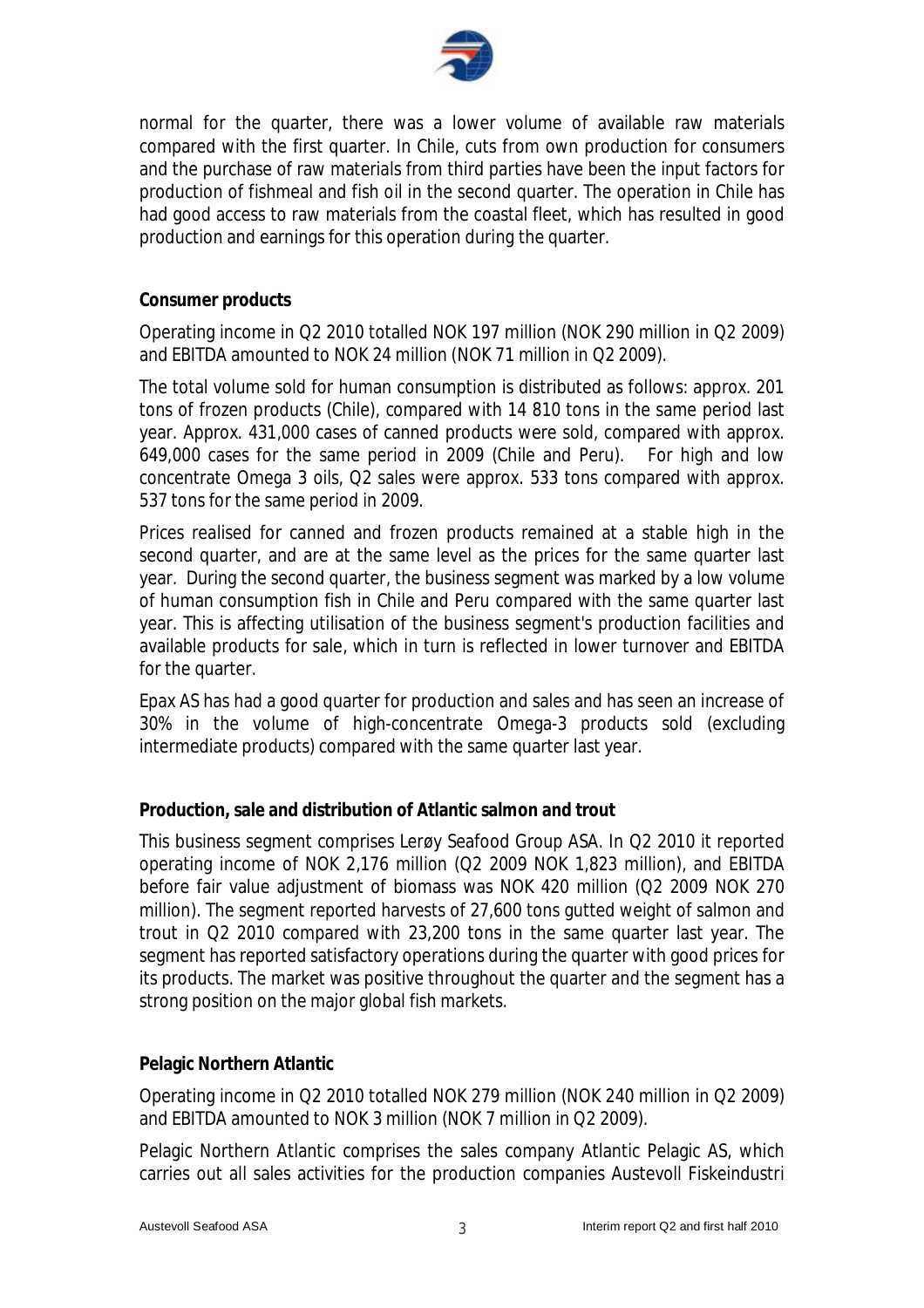

AS, Sir Fish AS, Modolv Sjøset AS and North Capelin Honningsvåg AS. This company is also responsible for the results of the production companies Austevoll Fiskeindustri AS, Sir Fish AS, Modolv Sjøset AS and North Capelin Honningsvåg AS.

The second quarter was as usual characterised by low levels of raw materials and therefore low activity. Activity consisted primarily of production of North Sea herring used for matjes for the Netherlands market and some processing for Western Europe. This production took place mainly at the facilities in Southern Norway.

# **Cash flow**

Cash flow from operating activities for Q2 2010 was NOK 160 million (NOK 306 million in Q2 2009). As is normal for the second quarter, cash flow from operations is affected by an increase in working capital and the payment of accrued taxes in the quarter. Cash flow from financing activities for Q2 2010 was NOK -65 million (NOK 275 million in Q2 2009). Cash flow from investing activities for Q2 2010 consists of normal maintenance investments, the acquisition of shares in Bodø Sildoljefabrikk AS and dividends paid out from associated companies. The positive cash flow from investing activities for Q2 2009 resulted from the sale of shares in Lerøy Seafood Group ASA in May 2009. Cash flow from financing activities for Q2 2010 was NOK - 312 million (NOK -523 million in Q2 2009). In addition to paying normal instalments and changes in short-term credits, the cash effect of dividends paid within the Group in the period is NOK -392 million. In Q2 2009 extraordinary down payments of NOK 478 million were made on long-term liabilities. Net change in cash in the second quarter was NOK -218 million (NOK 58 million in Q2 2009).

### **Financial information, first half 2010**

The Austevoll Seafood Group had operating income of NOK 5 912 million in the first half of 2010 (H1 2009 NOK 5,384 million). EBITDA before fair value adjustment of biomass in the first half of the year was MNOK 1,081 million (H1 2009 NOK 907 million). High prices were achieved for Atlantic salmon and trout, and significantly higher prices than for the same period last year. Prices achieved for fishmeal were significantly higher in the first half of 2010 compared with the same period last year. EBIT before fair value adjustment for biomass for the first half of the year was NOK 838 million (H1 2009 NOK 674 million). EBIT after fair value adjustment for biomass in the first half of the year was NOK 1,040 million (H1 2009 NOK 813 million).

Income from associated companies in the first half of the year was NOK 93 million (H1 2009 NOK 62 million). The Group's net interest costs in the first half of 2010 totalled NOK -110 million (H1 2009 NOK -171 million). The Group's net other financial costs in the first half of 2010 amounted to NOK -9 million (H1 2009 NOK 18 million).

The result before tax for the first half of the year totalled NOK 1,014 million (H1 2009 NOK 722 million). The result before tax corrected for fair value adjustment of biomass in the first half of 2010 was NOK 812 million (Q2 2009 NOK 584 million).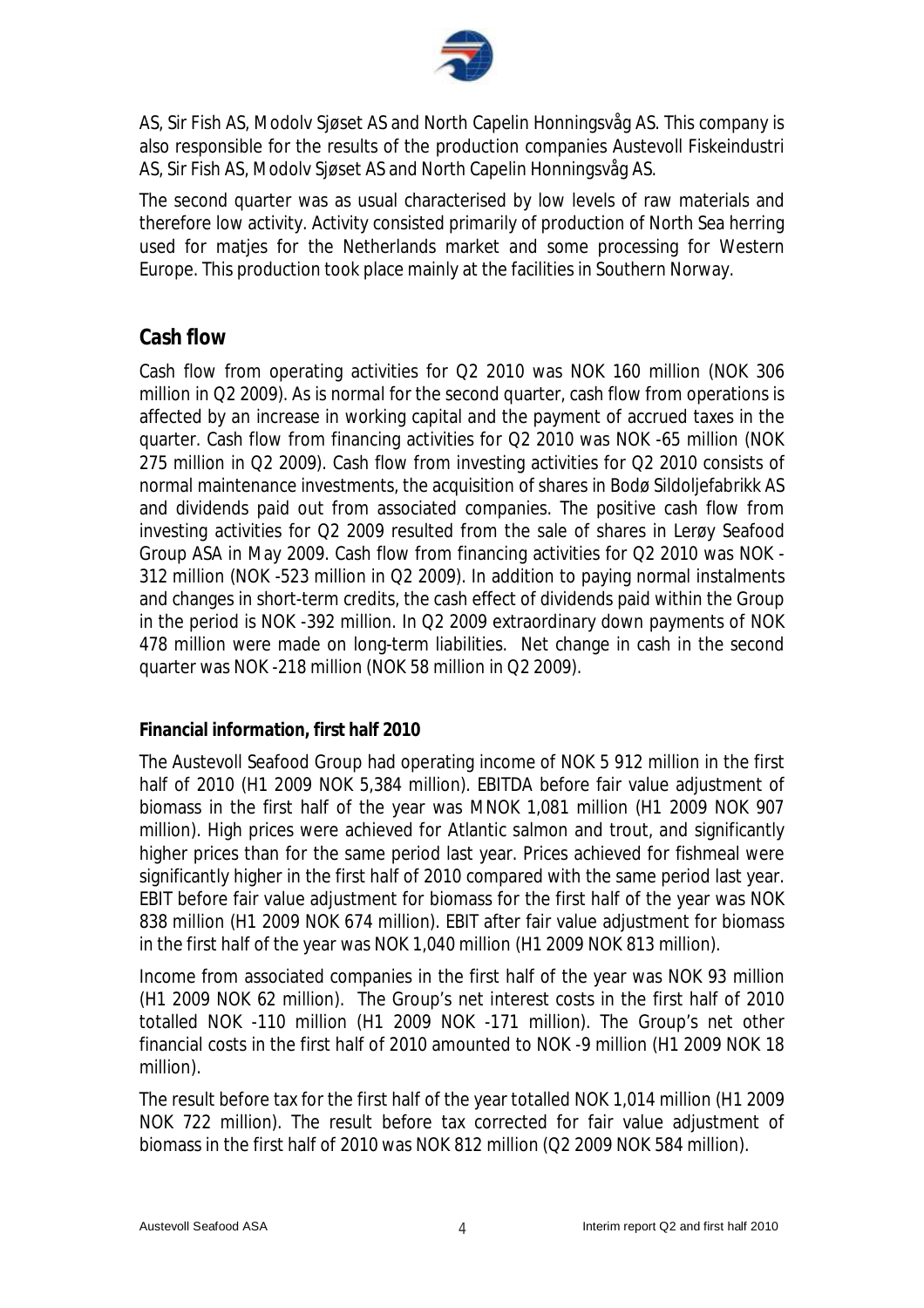

# **Balance sheet as of 30 June 2010**

At the end of June this year the Group had a balance sheet total of NOK 17,028 million compared with NOK 16,291 million at the end of 2009. The Group equity at the end of June 2010 was NOK 7,702 million compared with NOK 7,095 million at the end of 2009. The equity ratio was 45% as of 30 June 2010 compared with 44% as of 31 December 2009.

Net interest-bearing liabilities were NOK 4,231 million as of 30 June 2010 compared with NOK 5,674 million as of 30 June 2009. The Group's cash reserves as of 30 June 2010 totalled NOK 1 527 million compared with NOK 727 million as of 30 June 2009. The Group's cash reserves do not include unused drawing rights.

# **Cash flow**

Cash flow from operating activities for the first half of 2010 was NOK 578 million (NOK 704 million in H1 2009). A good operating result has produced a good cash flow from operating activities, though as is normal for the second quarter, part of this effect is reduced somewhat as a consequence of an increase in working capital and the payment of accrued taxes. Cash flow from investing activities in the first half of 2010 was NOK -120 million, and this consisted of normal maintenance investments, the acquisition of shares in Bodø Sildoljefabrikk AS and dividends from associated companies (H1 2009 NOK 229 million). The positive cash flow from investing activities in the first half of 2009 resulted from the sale of shares in Lerøy Seafood Group ASA in May 2009. Cash flow from financing activities in the first half of 2010 was NOK -554 million, and this consisted of down payments on long-term liabilities, changes in short-term credits and the payment of dividends (H1 2009 NOK -849 million). In the first half of 2009 an extraordinary down payment of NOK 778 million was made on long-term liabilities. Net change in cash in the first half of 2010 was NOK -96 million (NOK 84 million in H1 2009).

# **Risk factors and uncertainty factors**

The Group's risk exposure is described in the consolidated annual report for 2009. Group activities are mainly global and will always be more or less impacted by developments in the global economy. Based on the unrest on the financial markets in recent years, the general consensus is that the uncertainty related to macroeconomics is still higher than what could be considered as normal. Although this situation may have an impact on the real economy for the majority of markets, we believe that AUSS's core business is founded on long-term sustainable values within interesting seafood industries.

The Group is exposed to risk related to the value of investments in subsidiaries in the event of price changes in the raw materials and finished goods markets, to the extent that these changes impact on the company's competitive edge and earnings potential over time. Operating conditions and price developments, including marine biomass and fishing conditions, for the Group's input factors are also central parameters.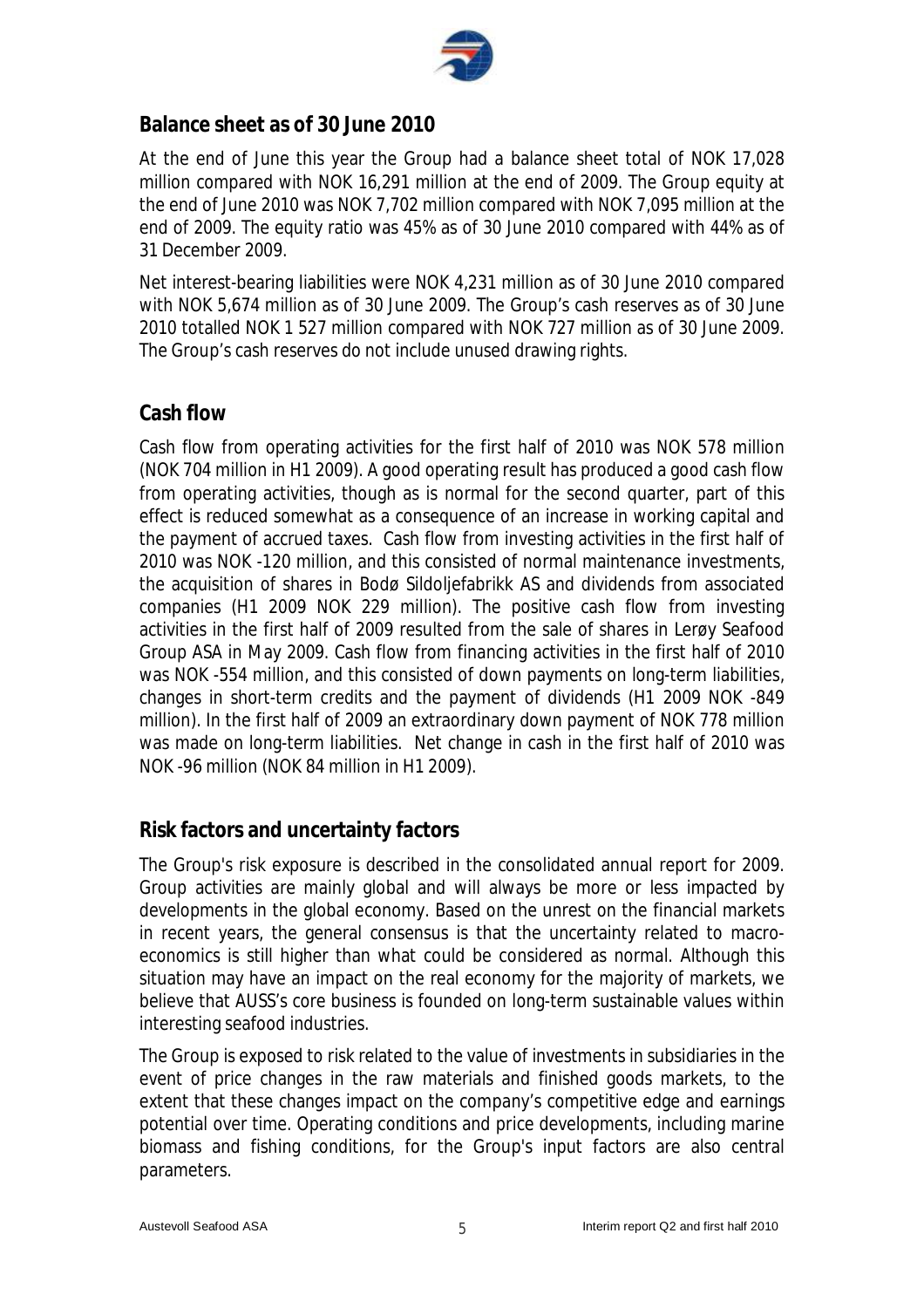

Changes in fishing patterns and quota regulations result in fluctuating catch volumes from quarter to quarter and from year to year, and subsequently in the utilisation of the company's production facilities. The seasonal fluctuations in catch volumes create similar fluctuations in the interim key figures.

The main share of the Group's liabilities has a floating interest rate.

The Group is exposed to fluctuations in foreign exchange rates, particularly for the EURO, USD, Chilean Peso and Peruvian Soles. Measures to reduce this risk include forward contracts and multi-currency overdraft facilities. Furthermore, parts of the long-term liabilities are adapted in relation to earnings in the same currency.

### **Shareholders**

As of 30 June 2010, the company had 4,157 shareholders compared with 3,831 shareholders as of 30 June 2009. The share price was NOK 33.00 at the end of June 2010.

# **Market and outlook**

#### **Fishmeal and fish oil**

Following an increase in the second quarter to USD 2,000 per ton, fishmeal prices levelled in the third quarter at around USD 1,300-1,400 (FOB Peru, Standard 65- 66%). Fish oil prices have shown a weakly increasing trend up to the third quarter. It is anticipated that there will be a consistently good demand for these products from the most important markets.

### **Consumer products**

The Board of Directors expects to see a consistently high demand for the Group's consumer products in the future, along with stable prices. The market for the group's high-concentrate Omega 3 products is expected to continue on a positive trend.

#### **Production, sale and distribution of salmon and trout**

The development in demand for Atlantic salmon and trout has been positive in 2010. The positive development in 2009 compared with expectations for a reduction in the global supply of Atlantic salmon in 2010, in addition to expectations of a limited growth in the years to come, provide grounds for continued optimism. The abovementioned factors, combined with expectations of improved productivity for the segment, including improvements to biology, allow for a positive attitude towards developments.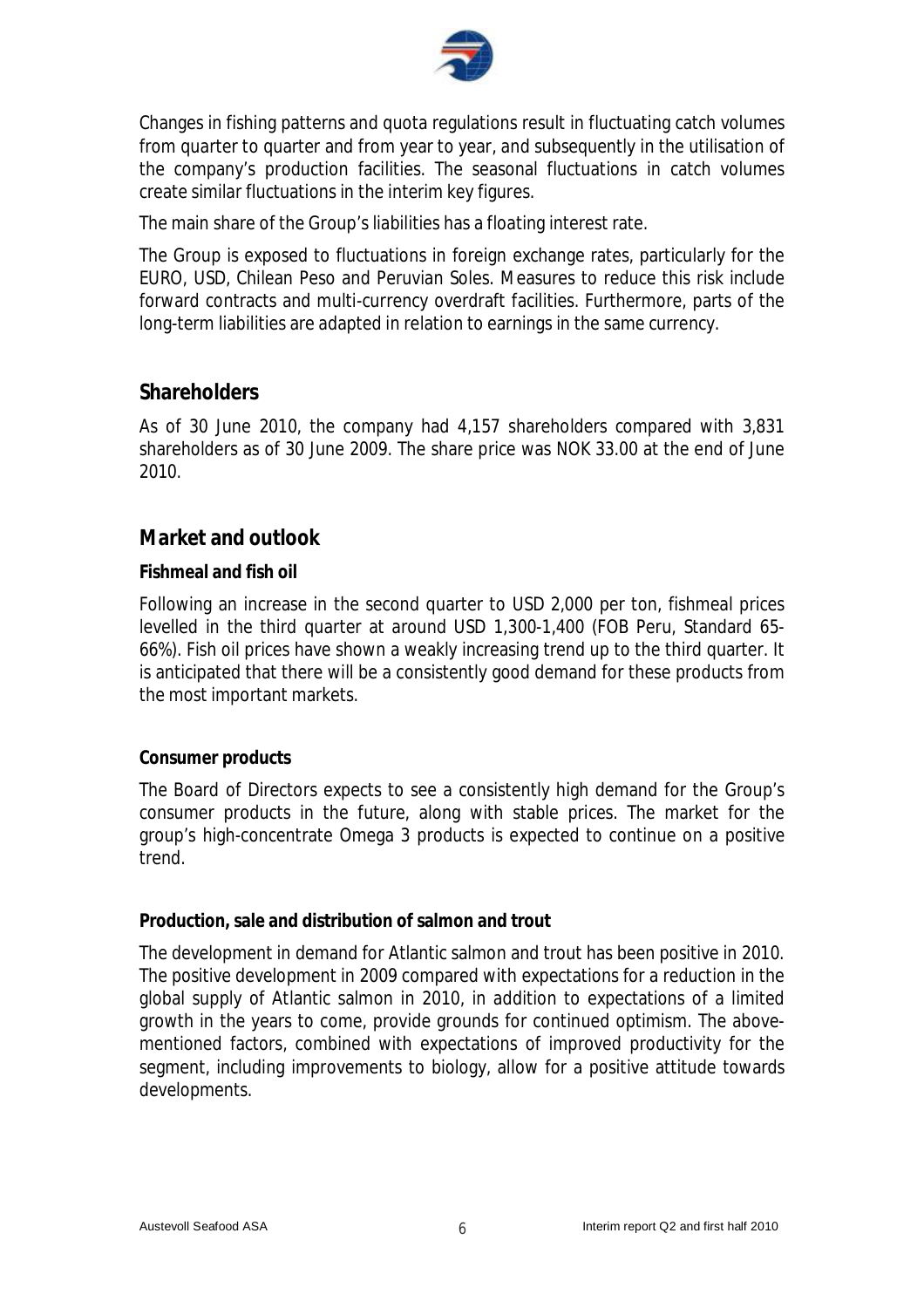

### **The Group**

The development of lasting values requires patience and an ability to take the long view. The Group is strong, it has shown a good development and it is now well positioned in several areas of the world's seafood industry, but over time it will grow and develop within the areas in which the Group is already established. The Board of Directors is, in all essentials, happy with the Group's development in profit performance, and it is now anticipating a result in the second half of the year that is an improvement on the result for the first half.

> Storebø, 18 August 2010 The Board of Directors in Austevoll Seafood ASA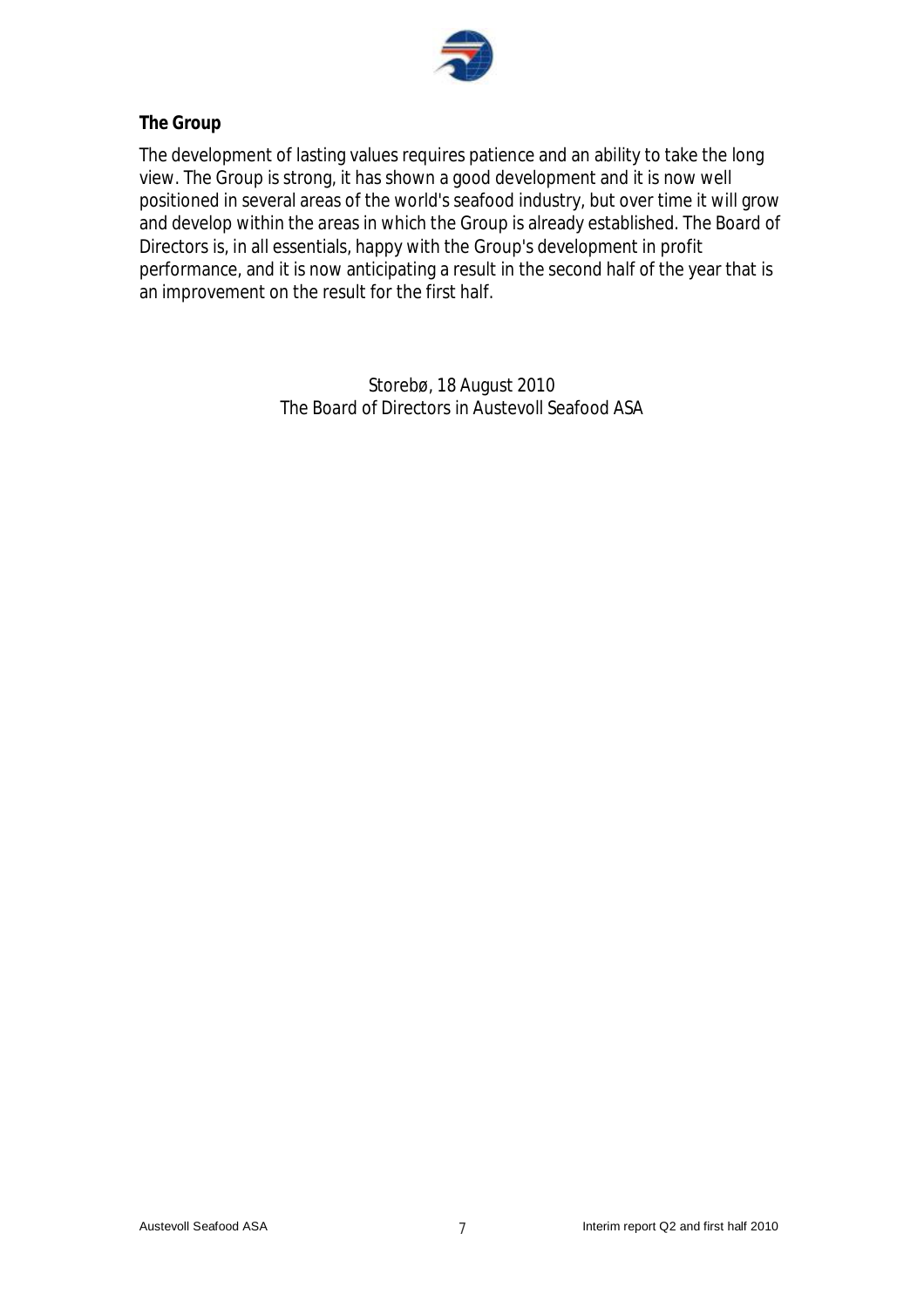

# **INTERIM REPORT Q2 AND H1 2010**

#### **Condensed Consolidated Income Statement (unaudited)**

|                                                | Second quarter |            | First half |            | (audited)  |
|------------------------------------------------|----------------|------------|------------|------------|------------|
| All figures in NOK 1.000                       | 2010           | 2009       | 2010       | 2009       | 2009       |
| Operating income                               | 3.166.076      | 2.900.879  | 5.911.614  | 5.383.962  | 11.324.609 |
| Raw material and consumables used              | 1.967.079      | 1.746.511  | 3.712.468  | 3.342.681  | 7.203.017  |
| Salaries and personnel expenses                | 284.080        | 274.710    | 578.180    | 562.870    | 1.274.850  |
| Other operating expenses                       | 264.699        | 309.937    | 539.748    | 571.397    | 925.047    |
| Operating profit before depreciation (EBITDA)  | 650.218        | 569.721    | 1.081.218  | 907.014    | 1.921.695  |
| Depreciation and amortisation                  | 120.933        | 115.177    | 243.085    | 232.615    | 465.535    |
| Impairment                                     |                |            |            |            | 13.667     |
| EBIT before fair value adjustment biomass      | 529.285        | 454.544    | 838.133    | 674.399    | 1.442.493  |
| Fair value adjustment biomass                  | $-68.085$      | 164.430    | 201.927    | 138.869    | 60.483     |
| Operating profit                               | 461.200        | 618.974    | 1.040.060  | 813.268    | 1.502.976  |
| Income from associated companies               | 34.374         | 28.513     | 93.025     | 62.288     | 80.341     |
| Net interest expenses                          | $-55.816$      | $-77.243$  | $-109.594$ | $-171.224$ | $-281.556$ |
| Net other financial items (incl. agio/disagio) | $-13.188$      | 21.844     | $-9.357$   | 18.126     | 28.571     |
| Profit before tax                              | 426.570        | 592.088    | 1.014.134  | 722.458    | 1.330.332  |
| Income tax expenses                            | $-122.129$     | $-154.518$ | $-263.863$ | $-177.022$ | $-342.383$ |
| Net profit                                     | 304.441        | 437.570    | 750.271    | 545.436    | 987.949    |
| Profit to minority interests                   | 87.701         | 99.473     | 239.142    | 122.469    | 264.606    |
| Profit attribut to equity holder of parent     | 216.740        | 338.097    | 511.129    | 422.967    | 723.343    |
| Earnings per share                             | 1,07           | 1,83       | 2,52       | 2,29       | 3,83       |
| Diluted earnings per share                     | 1,07           | 1,83       | 2,52       | 2,29       | 3,83       |
| Earnings per share excl.fair value adj biomass | 1,22           | 1,42       | 2,06       | 1,95       | 3,68       |

#### **Statement of Comprehensive income (unaudited)**

|                                                |         | Second quarter           |           | First half |            |
|------------------------------------------------|---------|--------------------------|-----------|------------|------------|
| All figures in NOK 1.000                       | 2010    | 2009                     | 2010      | 2009       | 2009       |
| Net earnings in the period                     | 304.441 | 437.570                  | 750.271   | 545.436    | 987.949    |
| Other comprehensive income                     |         |                          |           |            |            |
| <b>Currency translation differences</b>        | 240.148 | $-23.951$                | 316.964   | $-192.961$ | $-448.553$ |
| Other gains and losses in comprehensive income |         | $\overline{\phantom{a}}$ |           |            |            |
| Total other comprehensive income               | 240.148 | $-23.951$                | 316.964   | $-192.961$ | $-448.553$ |
| Comprehensive income in the period             | 544.589 | 413.619                  | 1.067.235 | 352.475    | 539.396    |
| Allocated to:                                  |         |                          |           |            |            |
| Minority interests                             | 119.206 | 95.380                   | 276.308   | 111.866    | 231.560    |
| Majority interests                             | 425.384 | 318.239                  | 790.928   | 240.608    | 307.836    |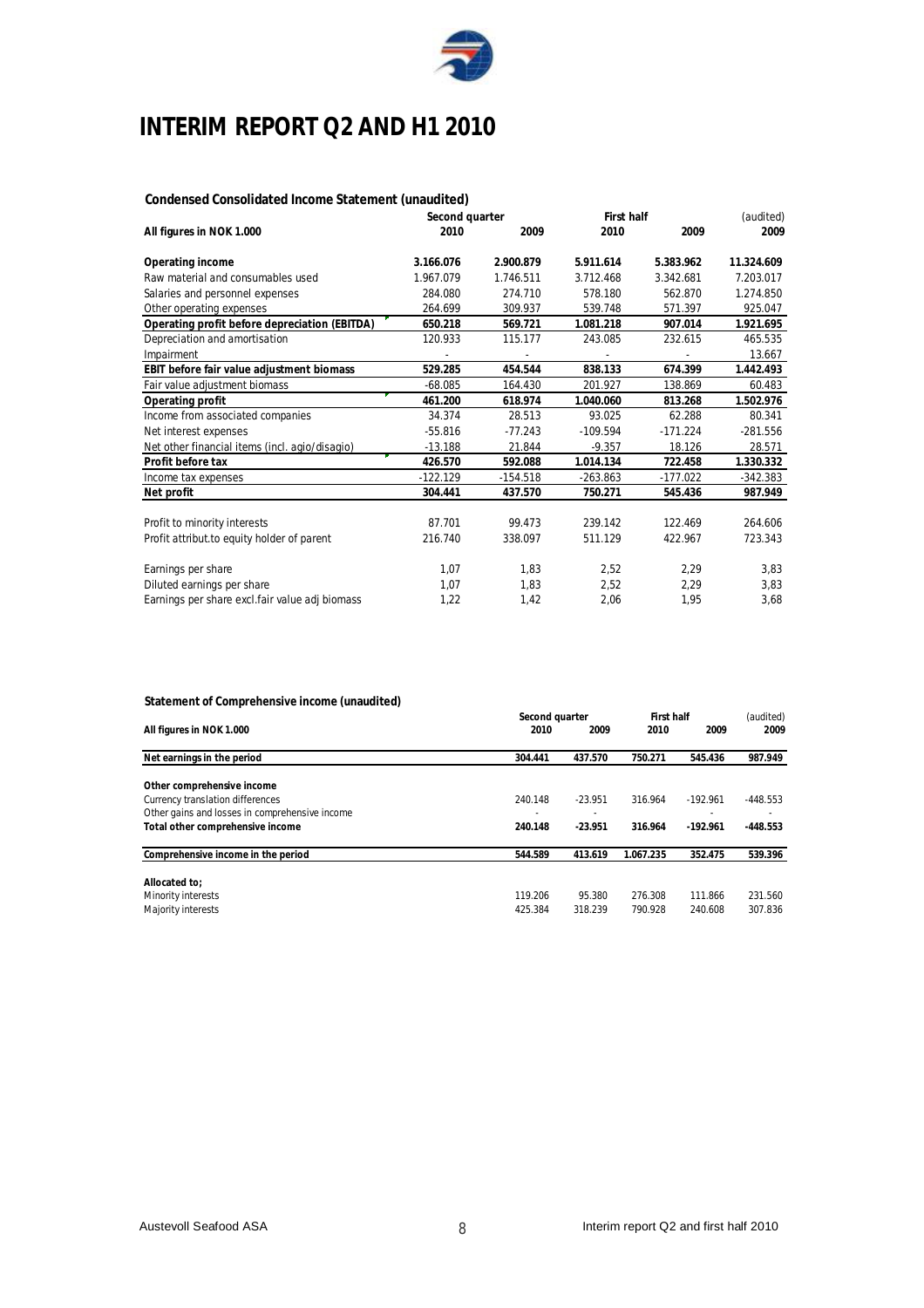

# **Condensed Consolidated Balance sheet (unaudited)**

|                                      |            |            | (audited)  |
|--------------------------------------|------------|------------|------------|
| All figures in NOK 1.000             | 30.06.2010 | 30.06.2009 | 31.12.2009 |
| Assets                               |            |            |            |
| Intangible assets                    | 5.751.109  | 5.692.879  | 5.599.398  |
| <b>Vessels</b>                       | 728.719    | 759.173    | 697.851    |
| Property, plant and equipment        | 3.273.931  | 3.411.291  | 3.173.199  |
| Investments in associated companies  | 528.881    | 506.903    | 492.391    |
| Investments in other shares          | 39.631     | 40.816     | 40.728     |
| Other long term receivables          | 134.827    | 142.102    | 136.690    |
| <b>Total non-current assets</b>      | 10.457.098 | 10.553.164 | 10.140.257 |
| Inventories                          | 3.077.759  | 2.820.962  | 2.696.923  |
| <b>Accounts receivables</b>          | 1.572.960  | 1.355.319  | 1.476.172  |
| Other current receivables            | 392.803    | 375.280    | 354.241    |
| Cash and Cash equivalents            | 1.527.133  | 727.449    | 1.623.616  |
| <b>Total current assets</b>          | 6.570.655  | 5.279.010  | 6.150.952  |
| <b>Total assets</b>                  | 17.027.753 | 15.832.174 | 16.291.209 |
|                                      |            |            |            |
| <b>Equity and liabilities</b>        |            |            |            |
| Share capital                        | 101.359    | 92.159     | 101.359    |
| Share premium fund                   | 3.713.549  | 3.083.918  | 3.713.549  |
| Retained earnings and other reserves | 2.222.474  | 1.512.411  | 1.700.891  |
| <b>Minority interests</b>            | 1.665.086  | 1.575.736  | 1.579.684  |
| <b>Total equity</b>                  | 7.702.468  | 6.264.224  | 7.095.483  |
| Deferred tax liabilities             | 1.920.274  | 1.762.802  | 1.757.247  |
| Pension and other obligations        | 30.468     | 27.856     | 28.386     |
| <b>Borrowings</b>                    | 4.023.729  | 4.609.602  | 4.508.519  |
| Other long-term liabilities          | 27.706     | 135.871    | 28.984     |
| <b>Total non-current liabilities</b> | 6.002.177  | 6.536.131  | 6.323.136  |
| Short term borrowings                | 856.067    | 620.107    | 616.778    |
| <b>Overdraft facilities</b>          | 985.115    | 1.177.702  | 697.499    |
| Account payable                      | 807.696    | 748.471    | 881.079    |
| Other current liabilities            | 674.230    | 485.542    | 677.234    |
| <b>Total current liabilities</b>     | 3.323.108  | 3.031.822  | 2.872.590  |
| <b>Total liabilities</b>             | 9.325.285  | 9.567.953  | 9.195.726  |
| <b>Total equity and liabilities</b>  | 17.027.753 | 15.832.177 | 16.291.209 |

#### **Condensed Consolidated Cash flow statement (unaudited)**

| All figures in NOK 1.000                       | O <sub>2</sub> 2010 | O <sub>2</sub> 2009 | H <sub>1</sub> 2010 | H <sub>1</sub> 2009 | 2009 (audited) |
|------------------------------------------------|---------------------|---------------------|---------------------|---------------------|----------------|
|                                                |                     |                     |                     |                     |                |
| Net cash flow from operating activities        | 159.850             | 306.472             | 578.163             | 703.801             | 1.679.107      |
| Net cash flow from investing activities        | $-65.490$           | 275.296             | $-120.346$          | 229.261             | 180.600        |
| Net cash flow from financing activities        | $-312.262$          | $-523.393$          | $-554.301$          | $-849.148$          | $-879.627$     |
| Net change in cash and cash equivalents        | $-217.902$          | 58.375              | $-96.484$           | 83.914              | 980.080        |
| Cash and cash equivalents at beginning of per- | 1.745.035           | 669.075             | 1.623.616           | 643.536             | 643.536        |
|                                                |                     |                     |                     |                     |                |
| Cash and cash equivalents at period end        | 1.527.133           | 727.450             | 1.527.132           | 727.450             | 1.623.616      |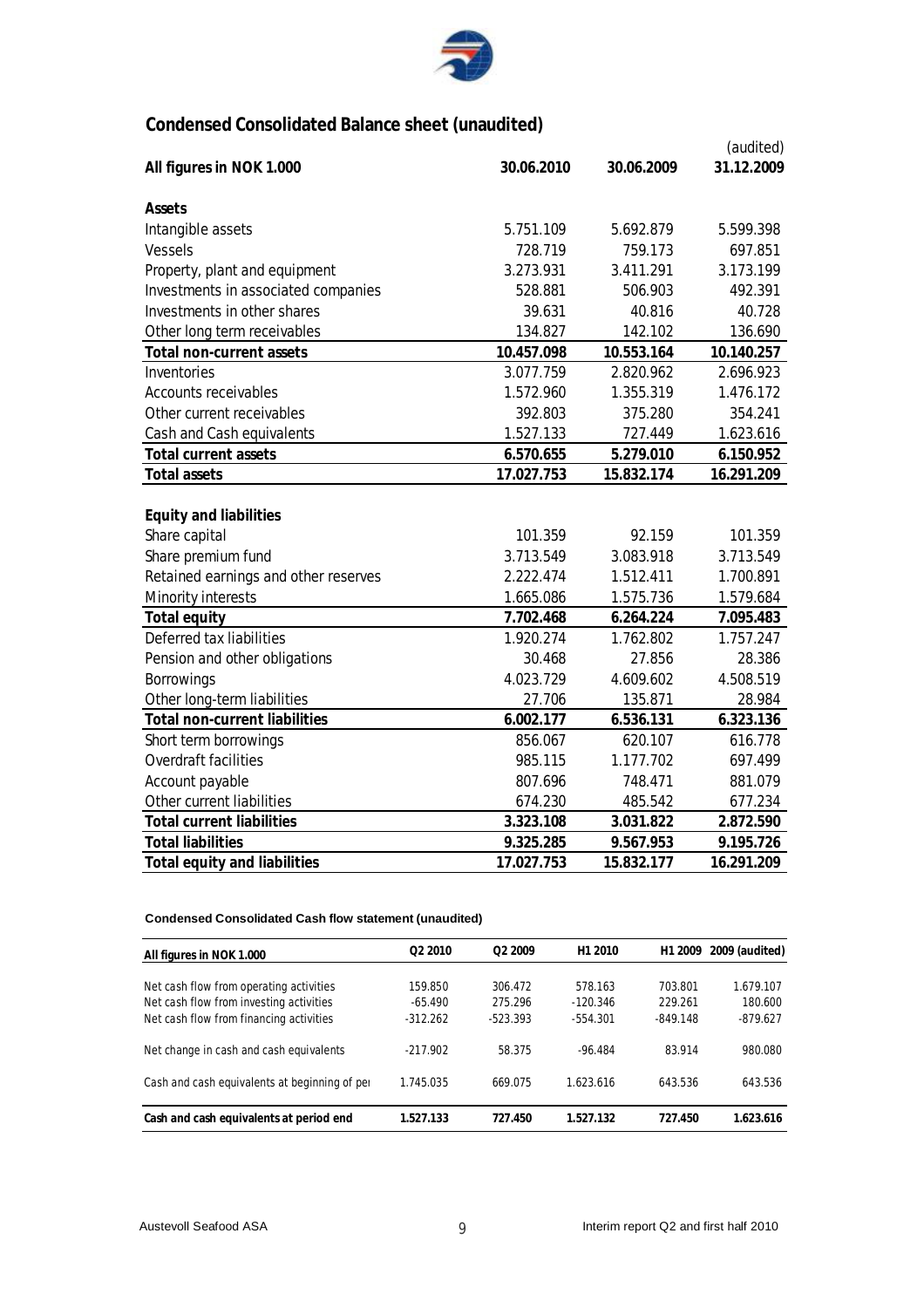

**Condensed Consolidated Statement of changes in Equity (unaudited)**

|                                                |                          | First half |           |  |
|------------------------------------------------|--------------------------|------------|-----------|--|
| All figures in NOK 1.000                       | 2010                     | 2009       | 2009      |  |
| Equity period start                            | 7.095.482                | 5.619.768  | 5.619.768 |  |
| Comprehensive income in the period             | 1.067.235                | 352.475    | 539.396   |  |
| <b>Dividends</b>                               | $-392.717$               | $-38.853$  | $-56.166$ |  |
| Business combinations/acquisition              | $-64.970$                | 21.013     | 31.894    |  |
| Effect option programme                        | $-2.562$                 | 1.170      | 2.243     |  |
| Acquisitions of minorities/sales to minorities | $\overline{\phantom{a}}$ | 310.943    | 319.516   |  |
| New equity/Others                              | $\overline{\phantom{a}}$ | $-2.290$   | 638.831   |  |
| Total changes of equity in the period          | 606.986                  | 644.458    | 1.475.714 |  |
| Equity at period end                           | 7.702.468                | 6.264.226  | 7.095.482 |  |

# **Selected notes to the accounts**

# **Note 1 Accounting principles applied**

This interim report has been prepared in accordance with the International Financial Reporting Standards (IFRS) and the related standard for interim reports (IAS 34). The interim report, including historical comparison figures, is based on current IFRS standards and interpretations. Changes in the standards and interpretations may result in changes to the result. The quarterly report is prepared in accordance with the same principles applied to the previous annual report, but does not contain all the information and notes required for an annual report.

This report must therefore be read in the context of the last annual report from the company (2009).

# **Note 2 Transactions with closely related parties**

There have been no significant transactions with closely related parties in the second or first quarters of 2010.

# **Note 3 Biological assets**

The Group estimates the fair value of biological assets (fish in the sea) on the basis of market prices for gutted salmon and trout on the balance sheet date. The price is then adjusted to cater for quality differences (superior, ordinary and production) and logistic costs. The volume is adjusted to account for loss during gutting. The valuation of fish in the sea with an average weight of under 4 kg is based on the same principles. However, the price is adjusted in relation to the phase of the growth cycle for the fish. The price will not be adjusted to lower than the cost price, unless the Group expects to generate a loss from future sales.

|                         | Q <sub>2</sub> 2009 | Q3 2009    | Q4 2009 | 2009    | 01 2010 | O <sub>2</sub> 2010 |
|-------------------------|---------------------|------------|---------|---------|---------|---------------------|
| Total fish in sea (LWT) | 63.943              | 79.114     | 79.558  | 79.558  | 73.779  | 99.431              |
| Fish > 4 kg (LWT)       | 7.941               | 27.691     | 30.506  | 30.506  | 22.876  | 16.739              |
| Adjustment inventory    | 374.821             | 231.573    | 296.435 | 296.435 | 566.447 | 498.362             |
| P&L effect adjustment   | 164.430             | $-143.248$ | 64.862  | 60.483  | 270.012 | -68.085             |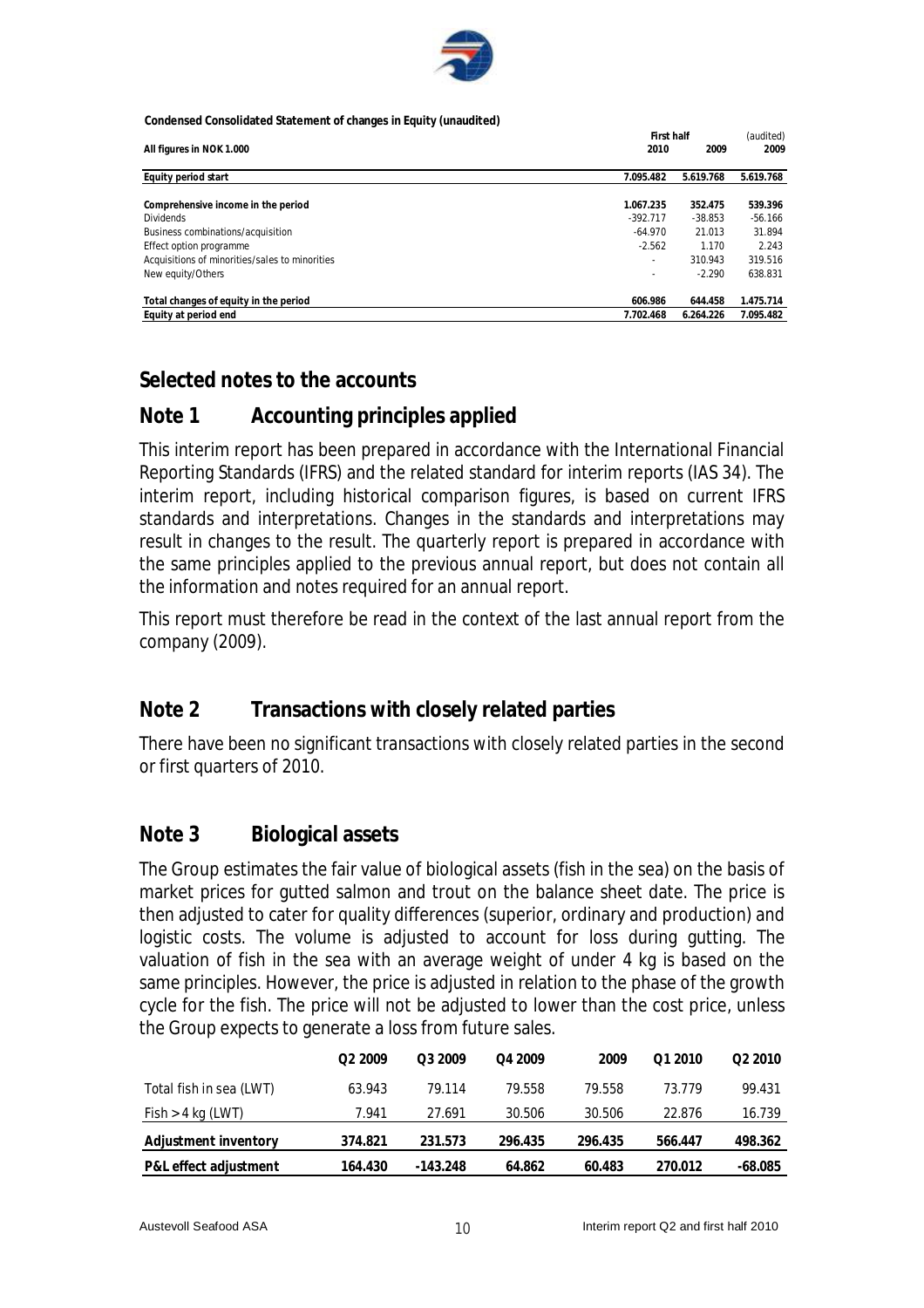

# **Note 4 The business segments**

|                                               |                |           |            |            | (all figures in NOK 1.000) |
|-----------------------------------------------|----------------|-----------|------------|------------|----------------------------|
|                                               | Second quarter |           | First half |            | (audited)                  |
|                                               | 2010           | 2009      | 2010       | 2009       | 2009                       |
| <b>Fishmeal and oil</b>                       |                |           |            |            |                            |
| Operating revenue                             | 586.876        | 620.328   | 949.807    | 1.046.045  | 2.037.200                  |
| <b>EBITDA</b>                                 | 207.985        | 225.287   | 283.715    | 280.630    | 531.784                    |
| <b>EBITDA %</b>                               | 35 %           | 36 %      | 30%        | 27 %       | 26 %                       |
| EBIT before fair value adj.biomass            | 168.812        | 185.228   | 208.880    | 203.381    | 367.764                    |
| Volumes sold fishmeal (tons)*                 | 48.241         | 78.840    | 79.664     | 133.539    | 255.192                    |
| Volumes sold fishoil (tons)*                  | 13.658         | 21.991    | 28.122     | 26.657     | 59.783                     |
| Fishmeal/oil sold for associated company      | $\overline{a}$ | 3.629     |            | 7.163      | 7.163                      |
| <b>Human Consumption</b>                      |                |           |            |            |                            |
| Operating revenue                             | 196.598        | 289.994   | 394.766    | 571.348    | 972.035                    |
| <b>EBITDA</b>                                 | 23.724         | 70.622    | 48.796     | 131.643    | 176.893                    |
| <b>EBITDA %</b>                               | 12%            | 24 %      | 12%        | 23 %       | 18 %                       |
| EBIT before fair value adj.biomass            | 426            | 51.100    | $-2.860$   | 87.918     | 91.623                     |
| Canning (cases)                               | 430.713        | 648.750   | 867.169    | 1.270.962  | 2.186.014                  |
| Frozen fish (tons)                            | 201            | 14.810    | 1.108      | 22.335     | 33.488                     |
| HC and LC Omega 3 products (tons)             | 533            | 537       | 953        | 1.104      | 1.815                      |
| Pelagic North Atlantic                        |                |           |            |            |                            |
| Operating revenue                             | 279.028        | 240.275   | 693.687    | 548.008    | 1.111.347                  |
| <b>EBITDA</b>                                 | 2.862          | 6.537     | 29.894     | 39.008     | 65.792                     |
| <b>EBITDA %</b>                               | 1%             | 3%        | 4 %        | 7%         | 6 %                        |
| EBIT before fair value adj.biomass            | $-2.429$       | 1.228     | 19.326     | 28.374     | 43.873                     |
| Production, sales & distribution salmon/trout |                |           |            |            |                            |
| Operating revenue                             | 2.176.253      | 1.822.707 | 4.049.344  | 3.344.301  | 7.473.807                  |
| <b>EBITDA</b>                                 | 419.909        | 270.389   | 726.765    | 462.281    | 1.154.163                  |
| <b>EBITDA %</b>                               | 19 %           | 15%       | 18%        | 14 %       | 15 %                       |
| EBIT before fair value adj.biomass            | 367.809        | 221.565   | 622.901    | 363.417    | 950.156                    |
| Volumes sold own production (gwt tons)        | 27.600         | 23.200    | 50.100     | 45.400     | 108.500                    |
| Elimination/not allocated AUSS                |                |           |            |            |                            |
| Elimination/not allocated AUSS                | $-81.852$      | $-72.427$ | $-175.990$ | $-125.740$ | $-269.779$                 |
| <b>EBITDA</b>                                 | $-4.259$       | $-3.113$  | $-7.949$   | $-6.549$   | $-6.936$                   |
| EBIT before fair value adj.biomass            | $-5.332$       | $-4.576$  | $-10.113$  | $-8.692$   | $-10.925$                  |
|                                               |                |           |            |            |                            |
| <u>Total group</u>                            |                |           |            |            |                            |
| Operating revenue                             | 3.156.903      | 2.900.877 | 5.911.614  | 5.383.962  | 11.324.610                 |
| <b>EBITDA</b>                                 | 650.221        | 569.722   | 1.081.221  | 907.013    | 1.921.696                  |
| <b>EBITDA %</b>                               | 21 %           | 20%       | 18%        | 17 %       | 17 %                       |
| EBIT before fair value adj.biomass            | 529.286        | 454.545   | 838.134    | 674.398    | 1.442.491                  |

\* From February 1, 2009 Welcon Group is proportionally consolidatet (50%)